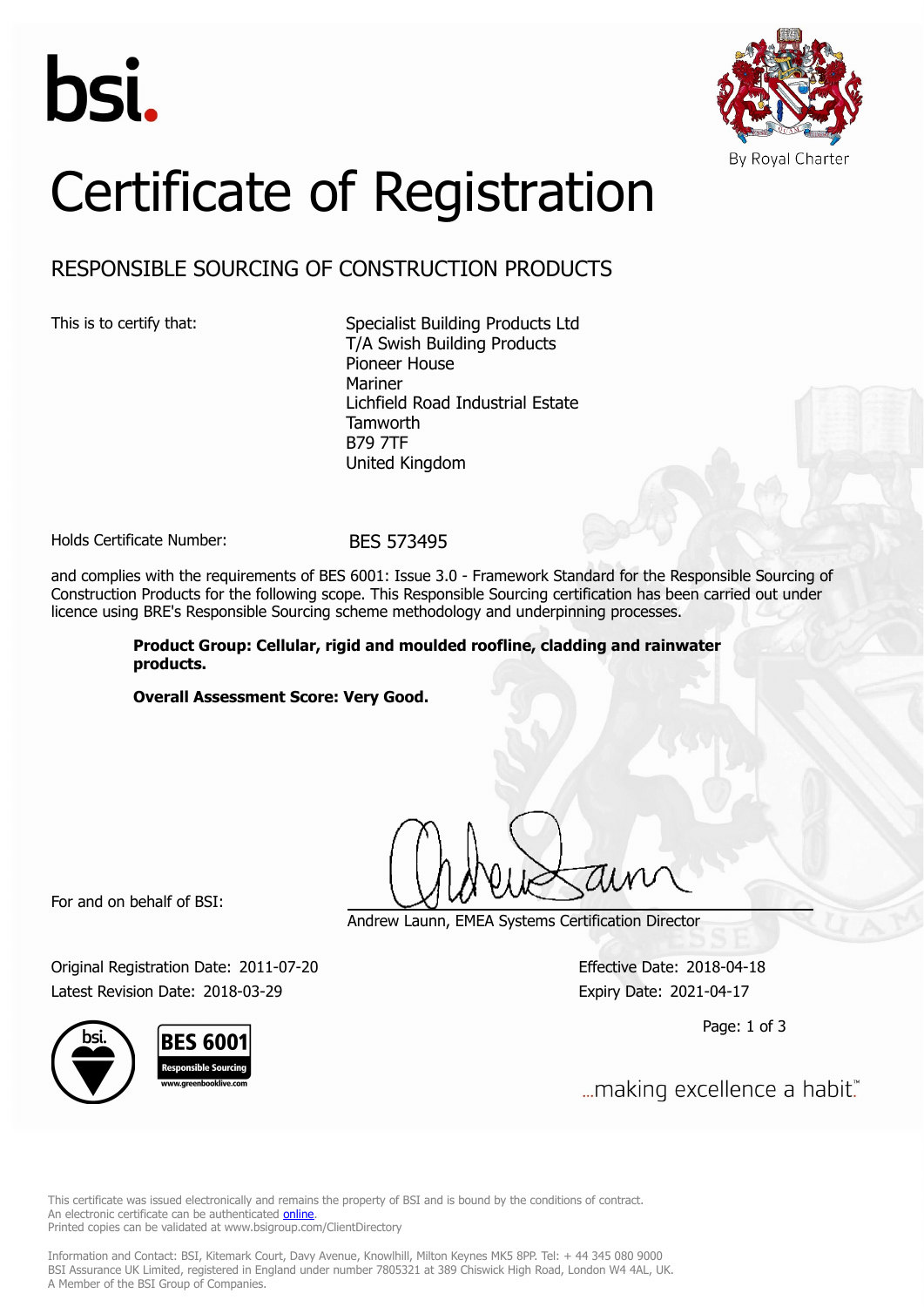#### Certificate No: BES 573495

| <b>Section</b>                                   |                 |                         |                         |   |              |
|--------------------------------------------------|-----------------|-------------------------|-------------------------|---|--------------|
|                                                  | A               | В                       | C.                      | D | <b>Bonus</b> |
| 3.2.1 Responsible sourcing policy                | 1               |                         |                         |   |              |
| 3.2.2 Legal compliance                           | $\mathbf{1}$    |                         |                         |   |              |
| 3.2.3 Quality management system                  |                 | $\overline{\mathbf{2}}$ |                         |   |              |
| 3.2.4 Supplier management system                 | 1               |                         |                         |   |              |
| 3.3.1 Material traceability through supply chain |                 |                         | $\overline{\mathbf{3}}$ |   |              |
| 3.3.2 EMS in the supply chain                    |                 |                         |                         | 4 |              |
| 3.3.3 H&SMS in the supply chain                  | 1               |                         |                         |   |              |
| 3.4.1 Greenhouse gas emissions                   |                 |                         | $\overline{5}$          |   |              |
| 3.4.2 Energy management                          | 1               |                         |                         |   |              |
| 3.4.3 Resource use                               |                 |                         | 5                       |   | 0            |
| 3.4.4 Waste prevention and management            |                 |                         | 3                       |   | 1            |
| 3.4.5 Water abstraction                          |                 | $\overline{\mathbf{2}}$ |                         |   | 0            |
| 3.4.6 Life cycle assessment (LCA)                |                 | $\overline{2}$          |                         |   |              |
| 3.4.7 Ecotoxicity                                | 1               |                         |                         |   |              |
| 3.4.8 Transport impacts                          |                 | 3                       |                         |   | 1            |
| 3.4.9 Employment and skills                      |                 | $\overline{\mathbf{2}}$ |                         |   |              |
| 3.4.10 Local community engagement                |                 | $\overline{2}$          |                         |   |              |
| 3.4.11 Business ethics                           | 1               |                         |                         |   | 1            |
| Key                                              | $\overline{13}$ | Not Compulsory Element  |                         |   |              |
|                                                  | 30              | Not applicable          |                         |   |              |
|                                                  |                 | Possible score          |                         |   |              |
| <b>Total section scores</b>                      |                 | Sections 3.2. and 3.3   |                         |   |              |
|                                                  |                 | Section 3.4             |                         |   |              |
| Overall Assessment Score Very Good               |                 |                         |                         |   |              |

### Original Registration Date: 2011-07-20 Effective Date: 2018-04-18 Latest Revision Date: 2018-03-29 Expiry Date: 2021-04-17

Page: 2 of 3

This certificate was issued electronically and remains the property of BSI and is bound by the conditions of contract. An electronic certificate can be authenticated **[online](https://pgplus.bsigroup.com/CertificateValidation/CertificateValidator.aspx?CertificateNumber=BES+573495&ReIssueDate=29%2f03%2f2018&Template=uk)**. Printed copies can be validated at www.bsigroup.com/ClientDirectory

Information and Contact: BSI, Kitemark Court, Davy Avenue, Knowlhill, Milton Keynes MK5 8PP. Tel: + 44 345 080 9000 BSI Assurance UK Limited, registered in England under number 7805321 at 389 Chiswick High Road, London W4 4AL, UK. A Member of the BSI Group of Companies.